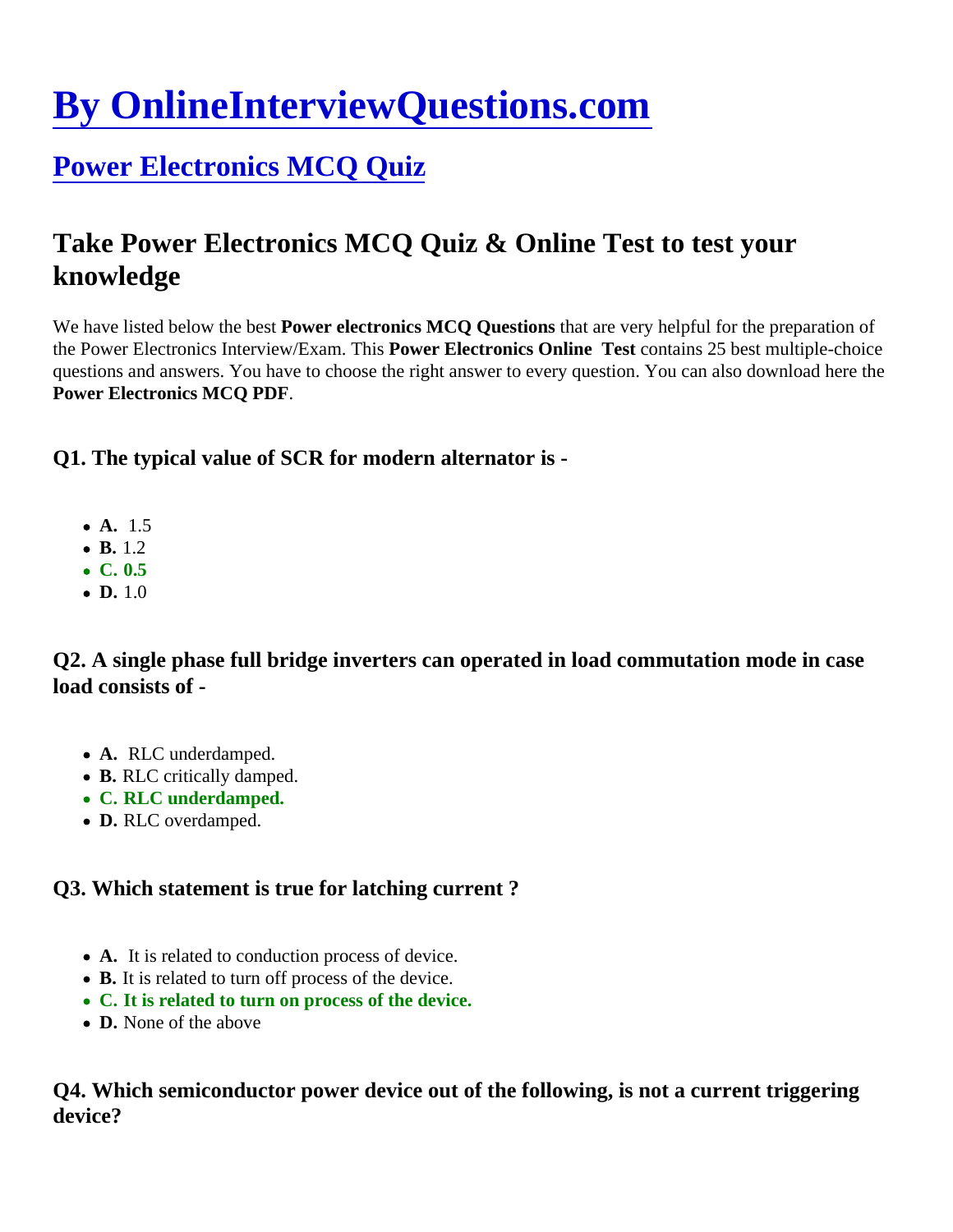- **A. MOSFET**
- **B.** G.T.O
- **C.** Triac
- **D.** Thyristor

#### **Q5. A triac is a -**

- **A. 3 terminal bidirectional switch**
- **B.** 3 terminal bilateral switch
- **C.** 2 terminal switch
- **D.** 2 terminal bilateral switch

**Q6. The minimum duration of the pulse in a pulse triggering system for thyristors should be at -**

- **A.** 10 ms
- **B. 10 ?s**
- **C.** 30 ms
- **D.** 15 ms

**Q7. The triple frequency of a six-phase half wave rectifier for 220 V, 60 Hz input will be -**

- **A.** 2160 Hz
- **B. 360 Hz**
- **C.** 720 Hz
- **D.** 60 Hz

**Q8. A diac has \_\_\_\_\_\_\_\_\_\_\_\_\_\_ pn junctions.**

- **A.** One
- **B. Two**
- **C.** Three
- **D.** Four

**Q9. Between the peak point and the valley point of UJT emitter characteristics we have \_\_\_\_\_\_\_\_\_\_\_ region.**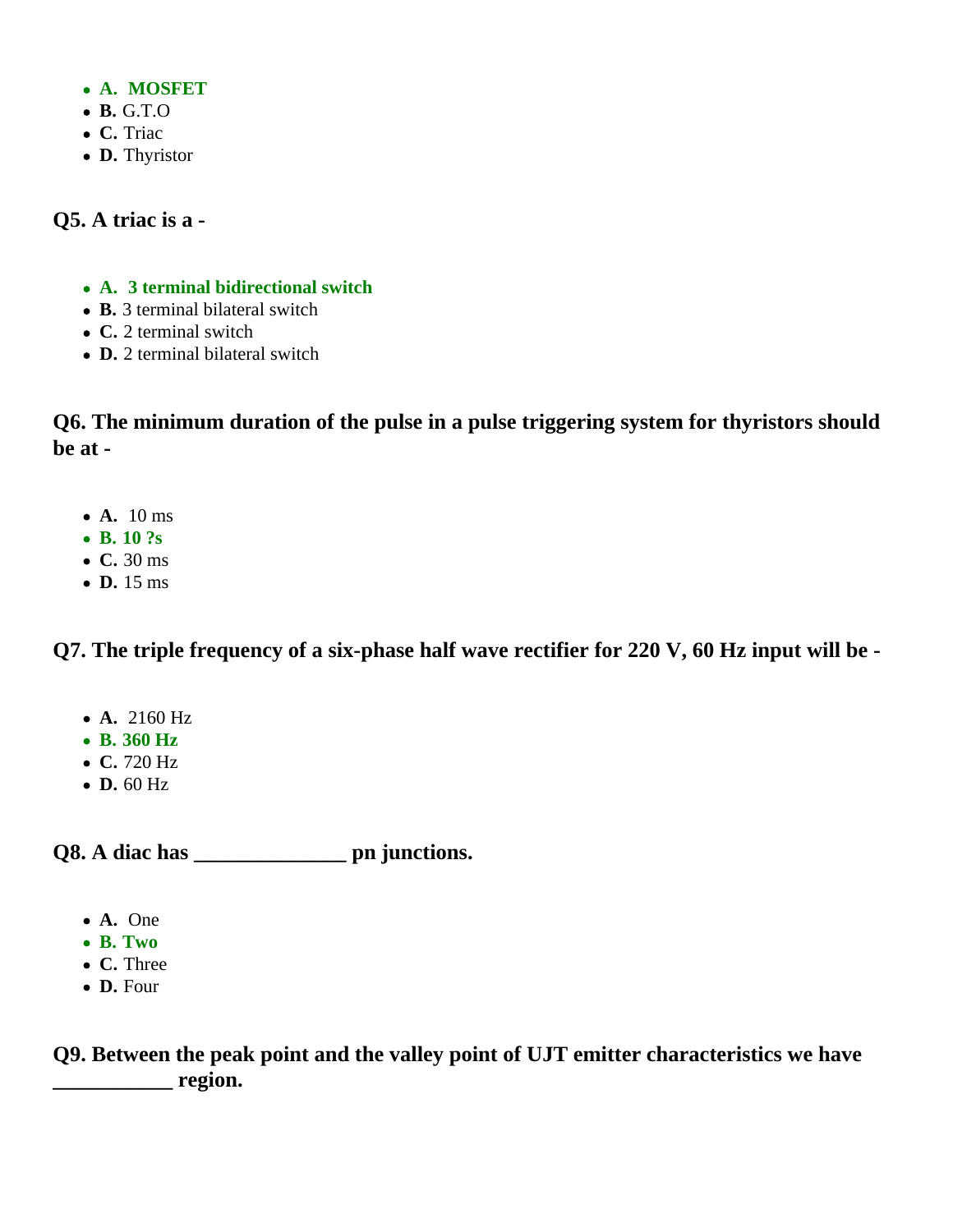- **A.** Cut-Off
- **B.** Saturation
- **C.** Peak-Point Voltage
- **D. Negative Resistance**

### **Q10. What is a TRIAC?**

- **A.** Two thyristors connected in series mode
- **B.** Two thyristors connected in parallel mode
- **C. Two thyristors connected in anti parallel mode**
- **D.** Two transistors connected in anti parallel mode

# **Q11. Which one of the following statements is TRUE for an ideal power diode?**

- **A.** Reverse recovery time is non zero and reverse saturation current is zero
- **B.** Forward voltage drop is zero and reverse saturation current is non zero
- **C.** Forward voltage drop is non zero and reverse recovery time is zero
- **D. Forward voltage drop is zero and reverse recovery time is zero**

# **Q12. For an SCR, dv/dt protection is achieved through**

- **A. RC across SCR**
- **B.** RL in series with SCR
- **C.** L across SCR
- **D.** L in series with SCR

#### **Q13. Which one of the following statements is true?**

- **A.** When avalanche break down takes place, SCRs enter into the conduction state
- **B.** For SCRs to be in blocking state, forward anode current must be lower than the holding current
- **C.** For SCRs to be in conduction state, forward anode current must be greater than the latching current
- **D. All of the above**

# **Q14. During forward blocking state, a thyristor is associated with -**

- **A.** large current, low voltage
- **B.** medium current, large voltage
- **C. low current, large voltage**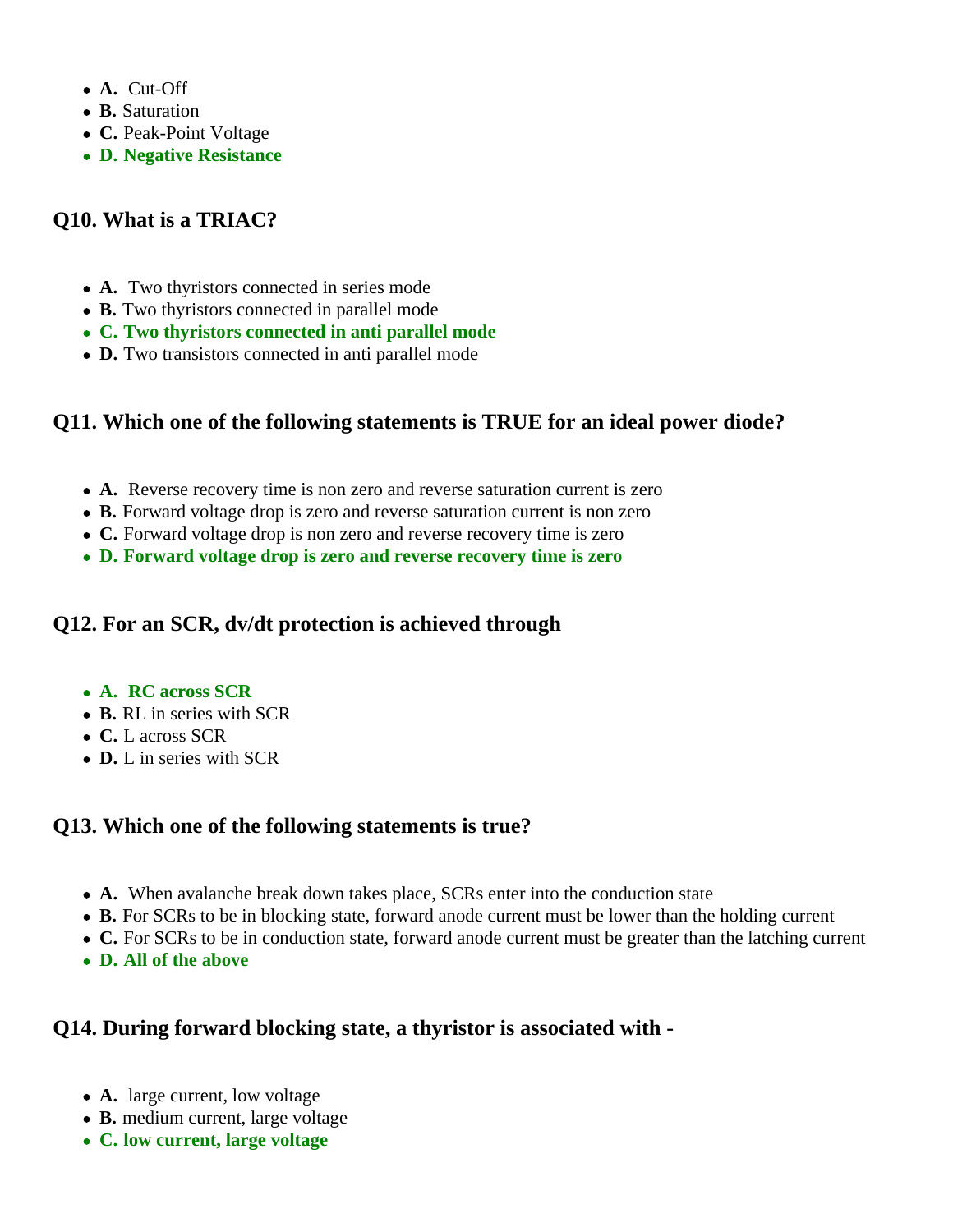**D.** low current, medium voltage

# **Q15. The SCS has :**

- **A. Two gate terminals**
- **B.** Single gate terminal
- **C.** Three gate terminals
- **D.** Four gate terminals

#### **Q16. The device which performs dc-ac conversion:**

- **A.** Rectifier
- **B. Inverter**
- **C.** Chopper
- **D.** Switch

# **Q17. LASCR is a:**

- **A.** Thyristor
- **B.** Rectifier
- **C. Both 1 & 2**
- **D.** None of these

#### **Q18. Which of the following has not gate terminal?**

- **A.** Triac
- **B. Diac**
- **C.** Both 1 & 2
- **D.** None of These

# **Q19. Which one is most suitable power device for high frequency (>100 KHz) switching application?**

- **A. Power MOSFET**
- **B.** BJT
- **C.** Schottky diode
- **D.** None of These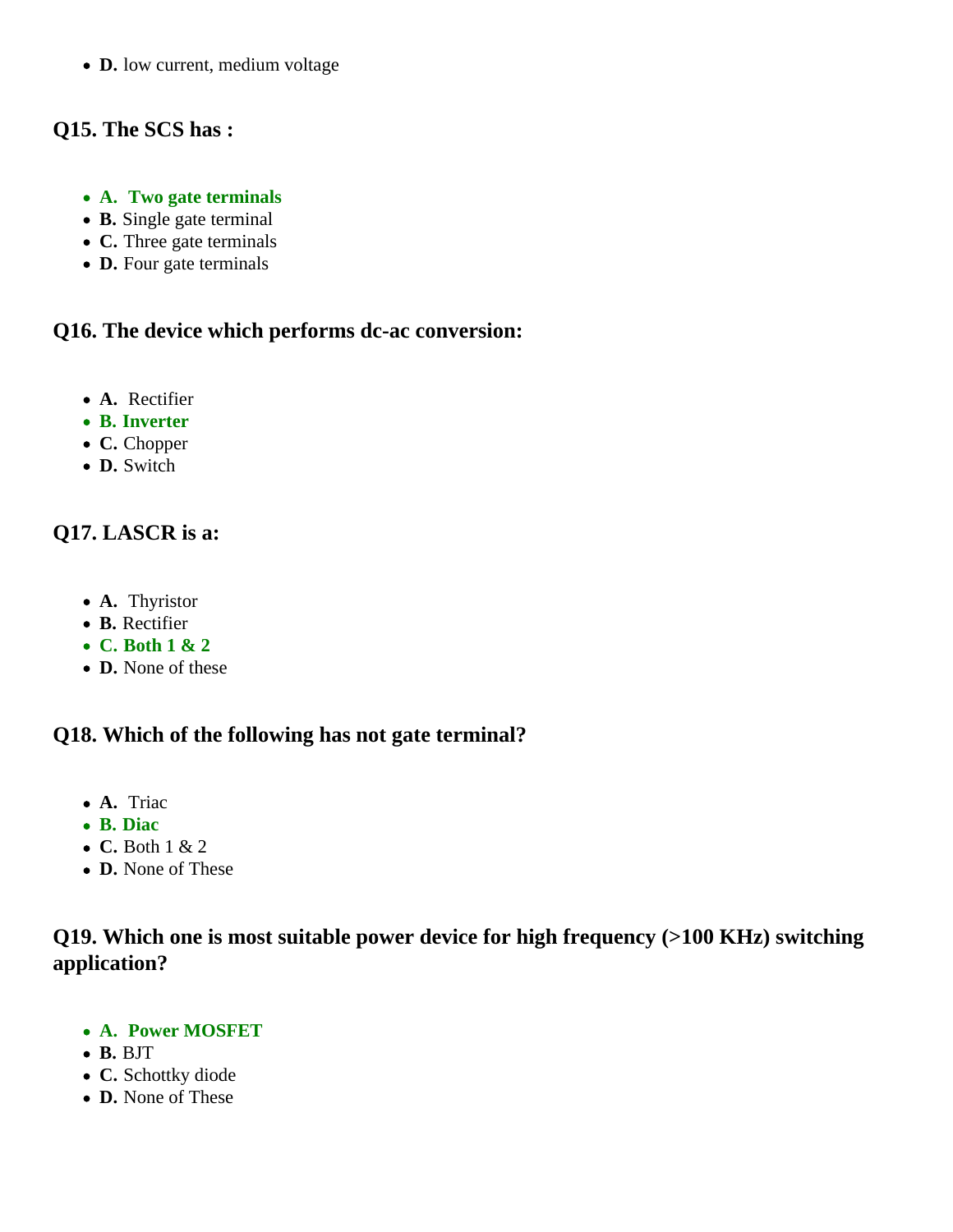### **Q20. AC power in a load can be controlled by using -**

- **A.** two SCR's in series
- **B. two SCR's in parallel opposition**
- **C.** three SCR's in series
- **D.** four SCR's in series

#### **Q21. A thyristor is basically**

- **A.** A set of SCRs
- **B. PNPN device**
- **C.** A set of SCR, diac and a triac
- **D.** None of above

#### **Q22. The inverter can be classified as**

- **A.** Current Source Inverter
- **B.** Voltage Source Inverter
- **C. Both Current Source & Voltage Source Inverter**
- **D.** None of above

#### **Q23. RC snubber circuit is used to limit the rate of**

- **A.** Conduction period
- **B.** Rise of current in SCR
- **C. Rise of voltage across SCR**
- **D.** None of above

### **Q24. A freewheeling diode is connected across an inductive load is ...........**

- **A.** To reduce the PRV
- **B. To restore conduction angle on phase**
- **C.** To avoid negative reversal voltage drop
- **D.** None of above

#### **Q25. In AC voltage regulator, TRIACS cannot be used for a**